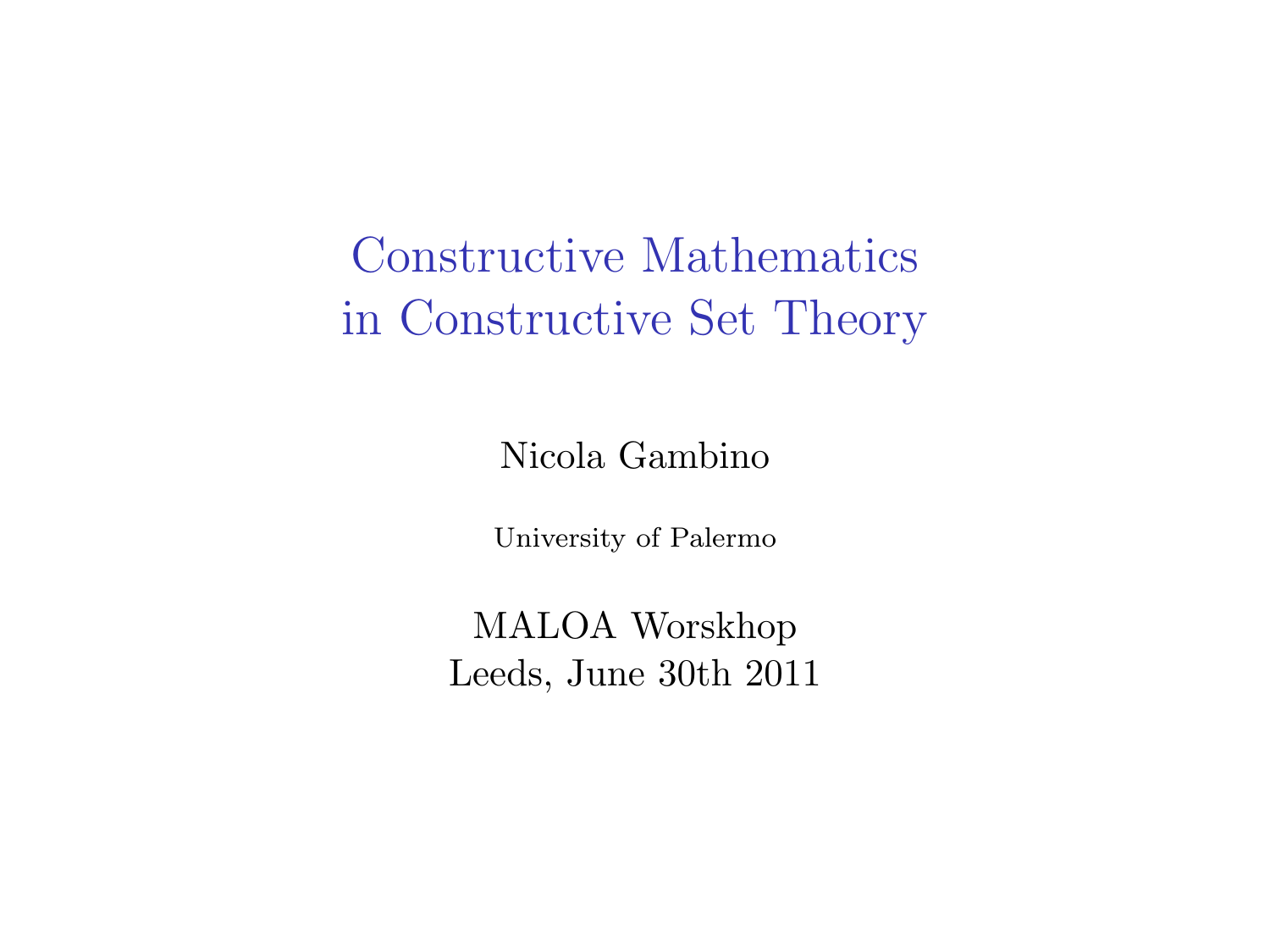# Classical vs Constructive Mathematics

|                          | AС | ЕM | Pow |
|--------------------------|----|----|-----|
| ZFC                      |    |    |     |
| ΖF                       | X  |    |     |
| IZF                      | X  |    |     |
| Topos Theory             | х  | х  |     |
| Constructive Set Theory  | х  | х  |     |
| Constructive Type Theory |    |    |     |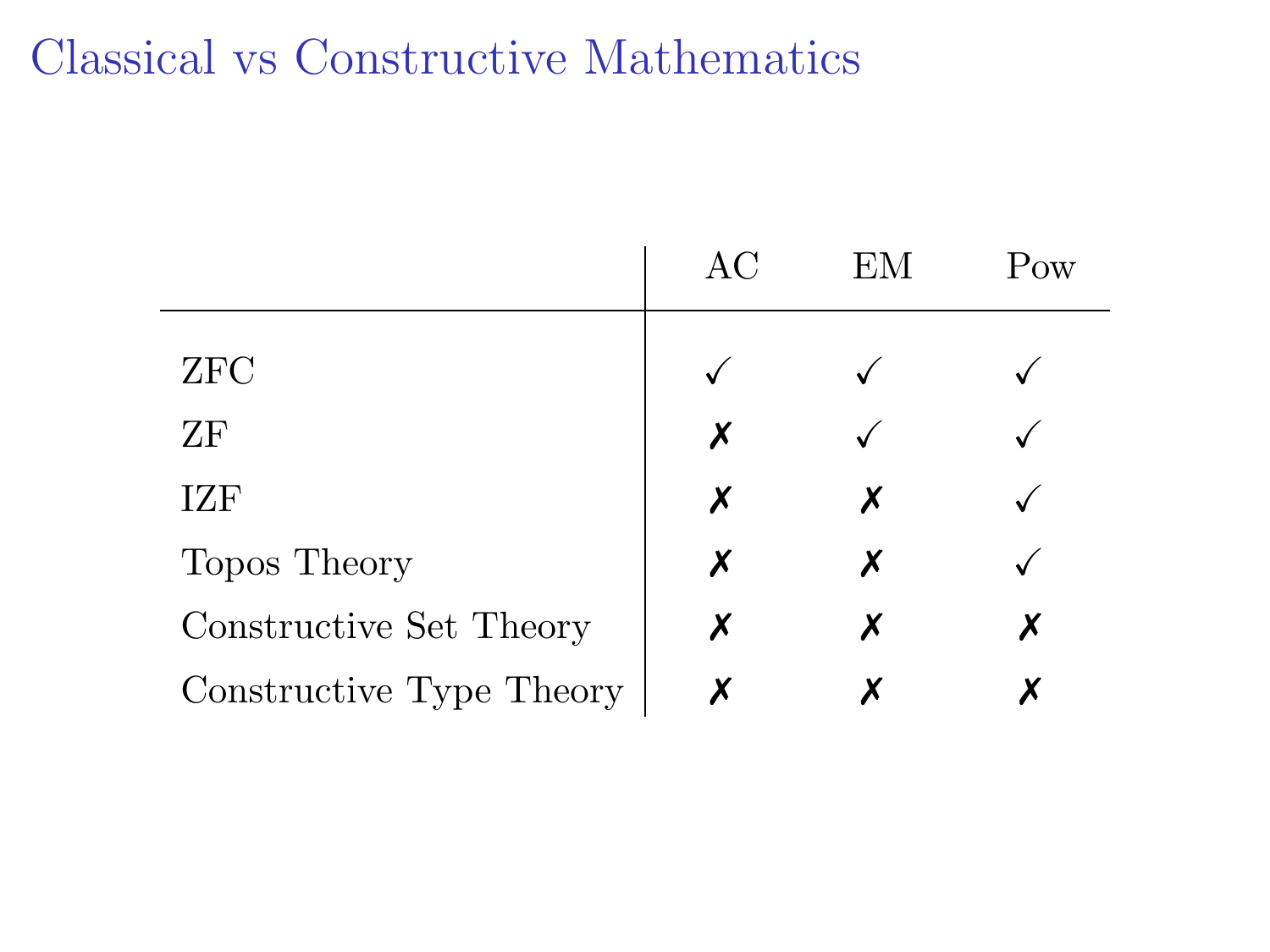# Constructive topology?

### Problem

 $\triangleright$  Can we develop topology in Constructive Set Theory?

#### Issues

 $\triangleright$  Sometimes AC is essential. E.g.

Tychonoff's Theorem  $\iff$  Axiom of Choice.

- I Use of EM and Pow is widespread in classical topology.
- $\triangleright$  Classically equivalent structures become distinct. E.g.

Dedekind reals  $\neq$  Cauchy reals.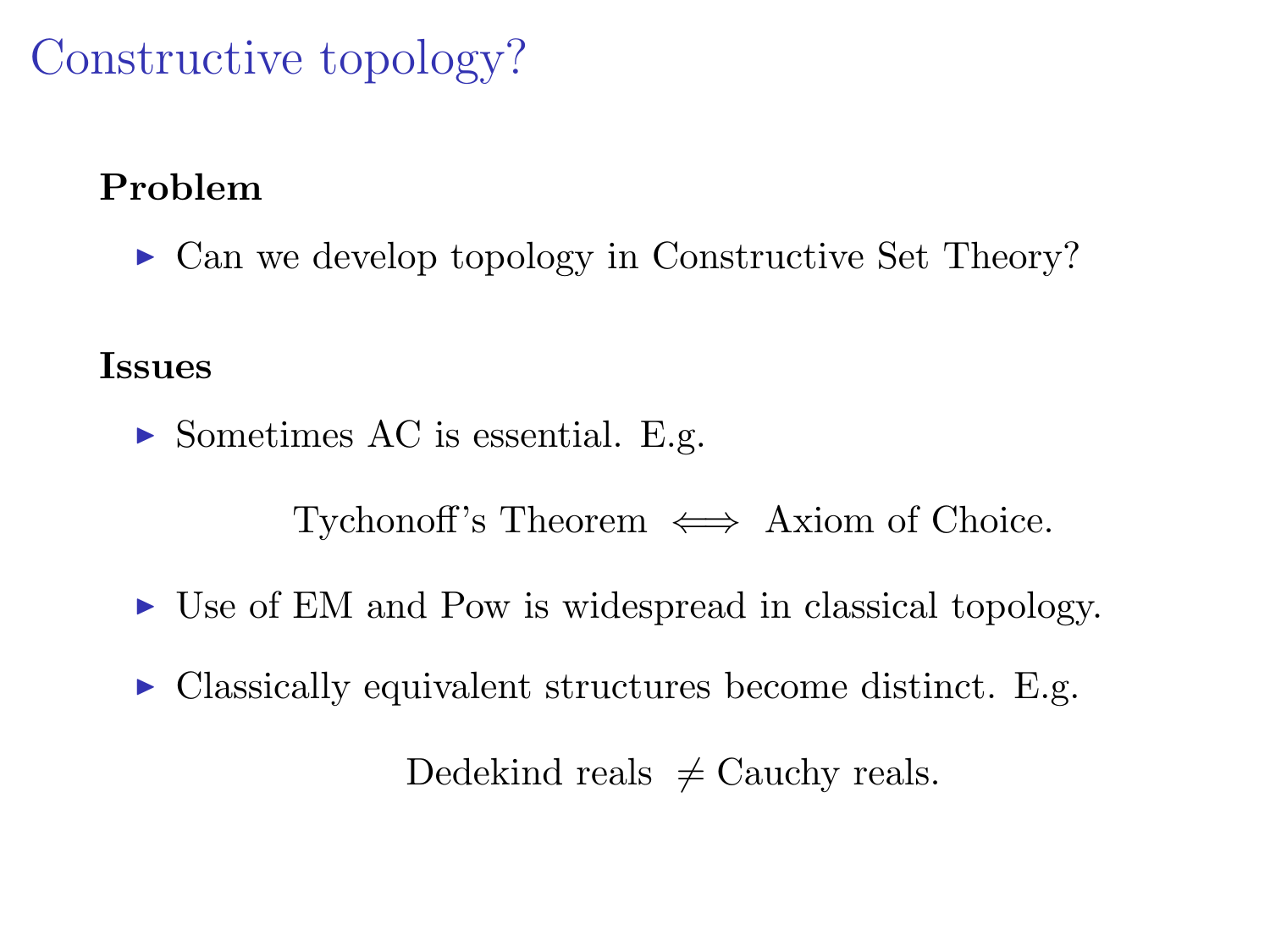## Some developments

Pointfree topology (Banaschewski, Isbell, Johnstone, Vickers, . . . )

- $\blacktriangleright$  Traditionally developed in ZF or Topos Theory
- $\triangleright$  Focus on frames and locales

Formal Topology (Martin-Löf, Sambin, Coquand, Schuster, Palmgren,  $\ldots$ )

- $\triangleright$  Traditionally developed in Constructive Type Theory
- $\triangleright$  Focus on formal topologies

Formal Topology in CST (Aczel, Curi, Palmgren . . . )

- $\triangleright$  Work in CZF, CZF<sup>+</sup> or even fragments of CZF
- ► Focus on both frames and formal topologies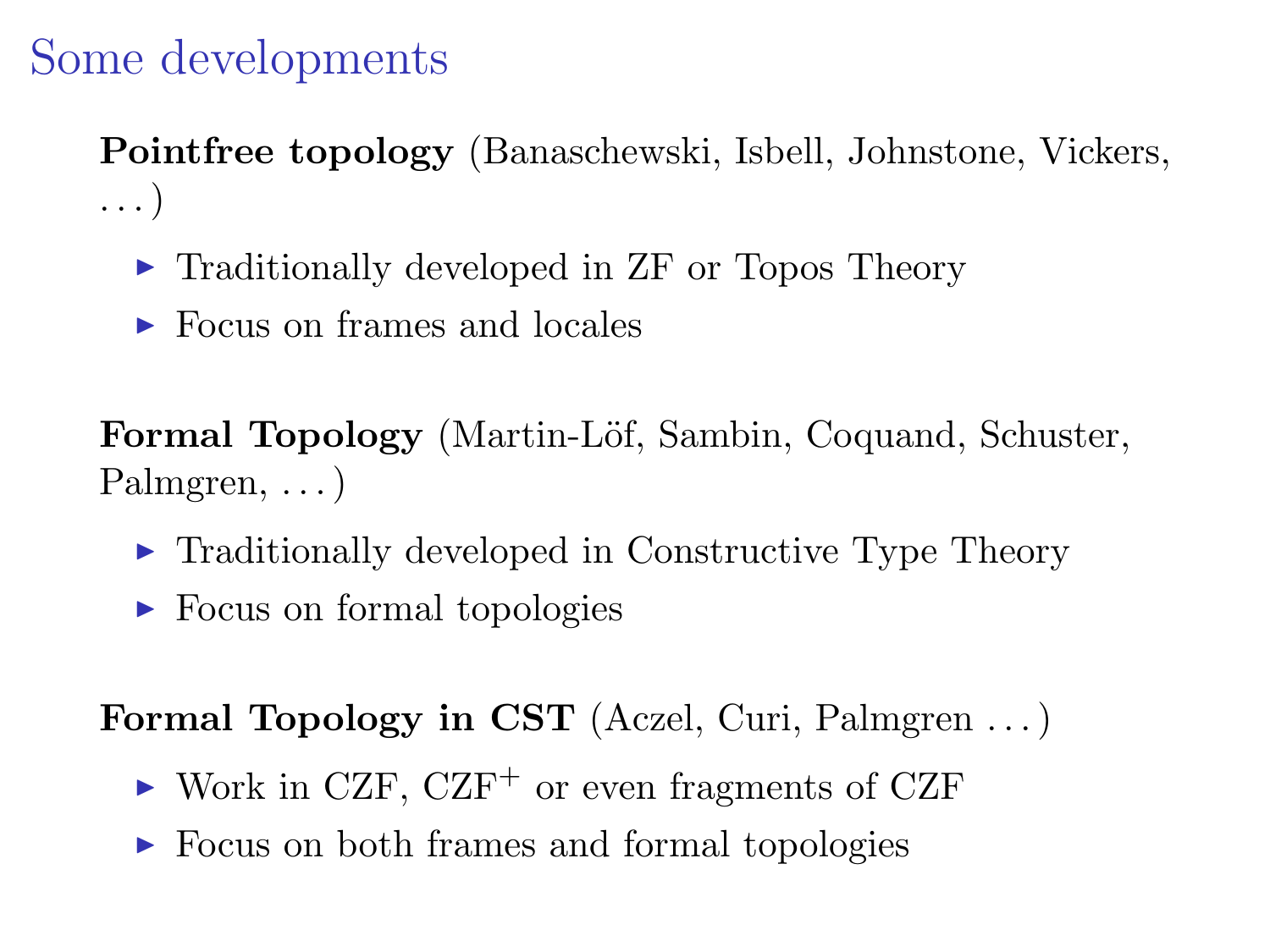# Outline

#### Part I: The basic notions

- $\triangleright$  Set-generated frames
- $\blacktriangleright$  Formal topologies

#### Part II: Further topics

- $\triangleright$  Covering systems
- $\blacktriangleright$  Inductively defined formal topologies
- $\blacktriangleright$  The fundamental adjunction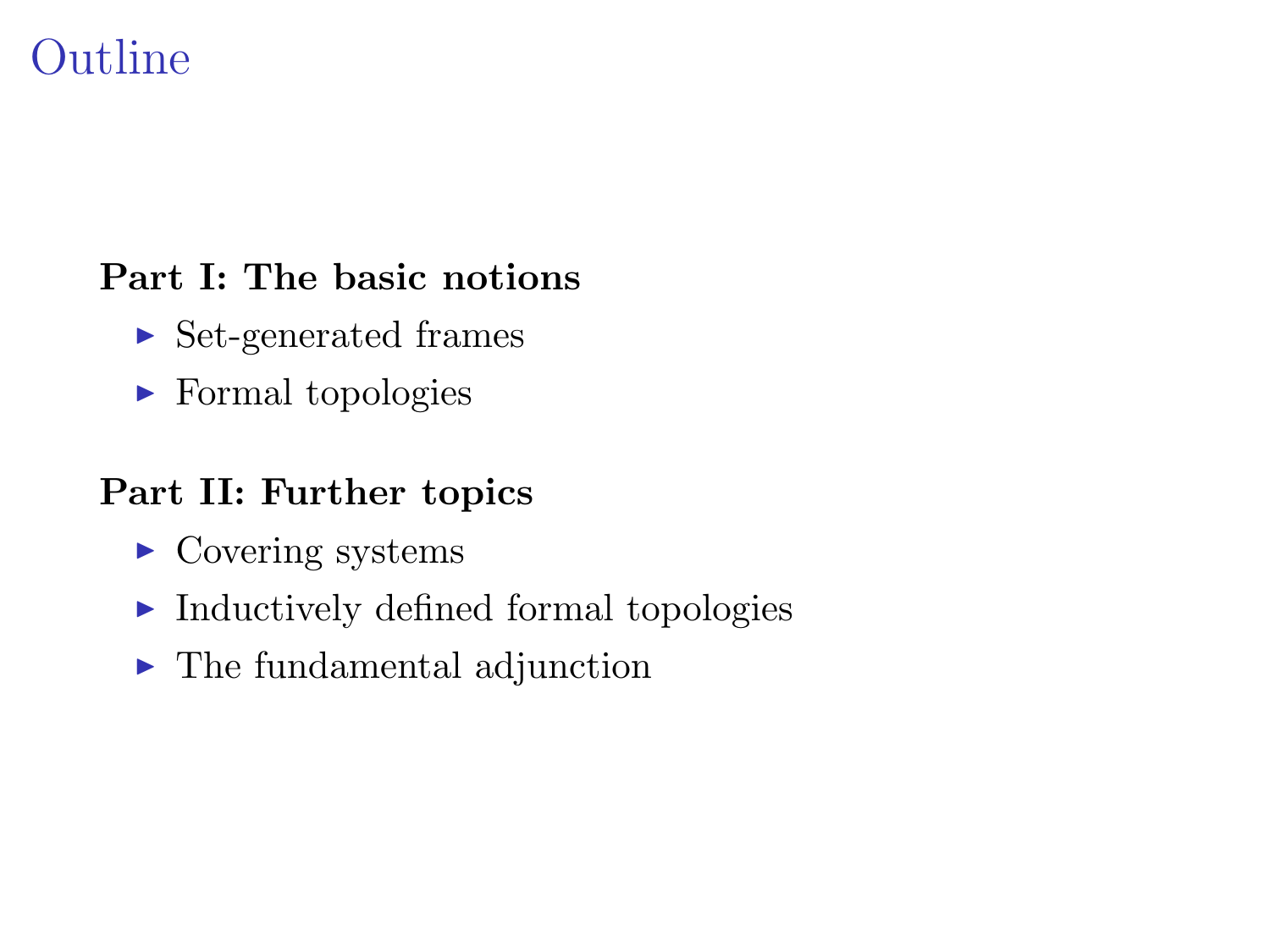### Part I

The basic notions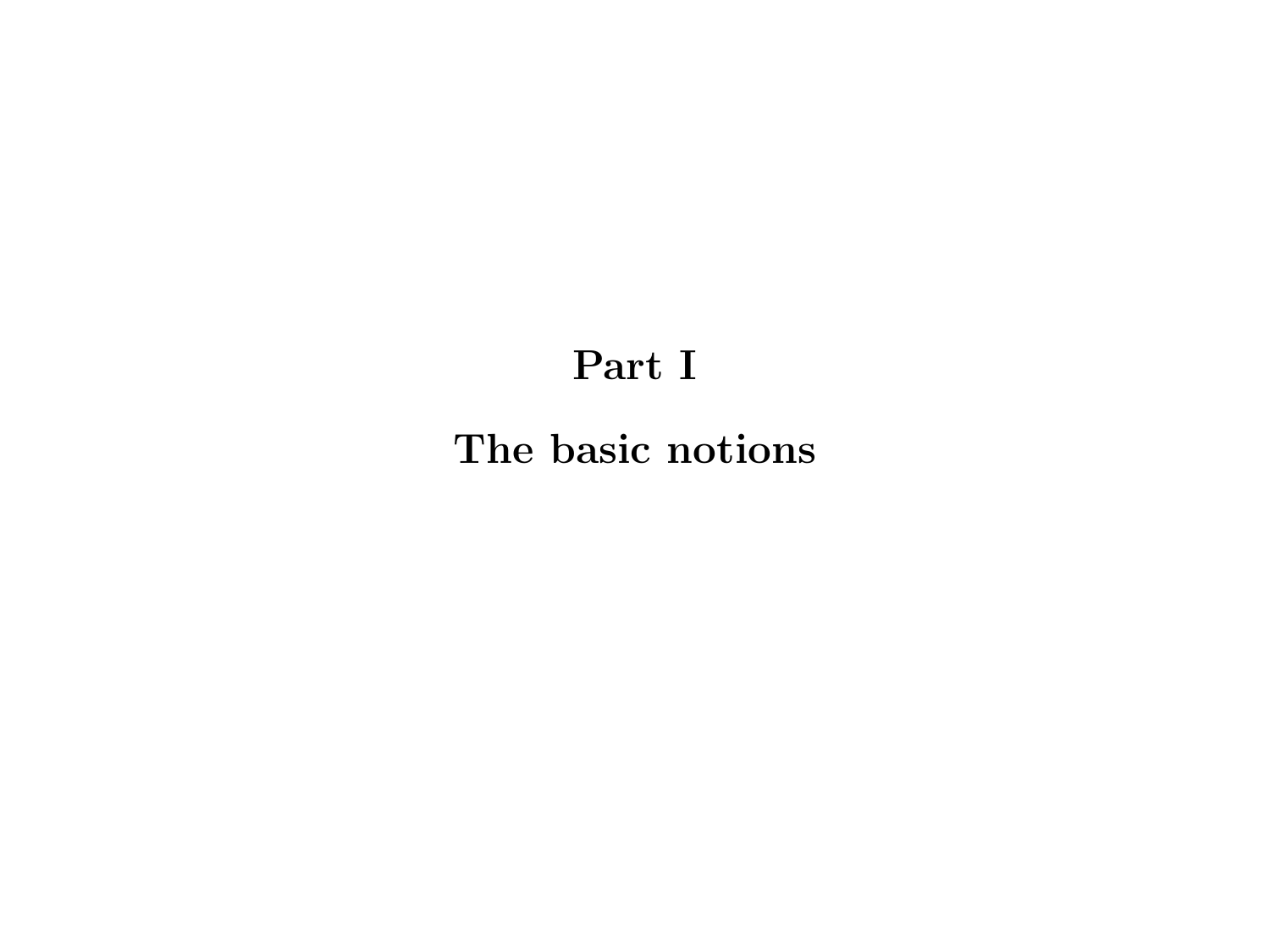## From topological spaces to frames

Let  $(X, \mathcal{O}(X))$  be a topological space. The set  $\mathcal{O}(X)$  is

 $\blacktriangleright$  a partial order

$$
U \leq V =_{\text{def}} U \subseteq V,
$$

 $\blacktriangleright$  a complete join-semilattice

$$
\bigvee_{i\in I} U_i = \bigcup_{i\in I} U_i ,
$$

 $\blacktriangleright$  a meet-semilattice:

$$
U \wedge V =_{\text{def}} U \cap V.
$$

Furthermore, it satisfies the distributivity law

$$
U \wedge \bigvee_{i \in I} V_i = \bigvee_{i \in I} (U \wedge V_i)
$$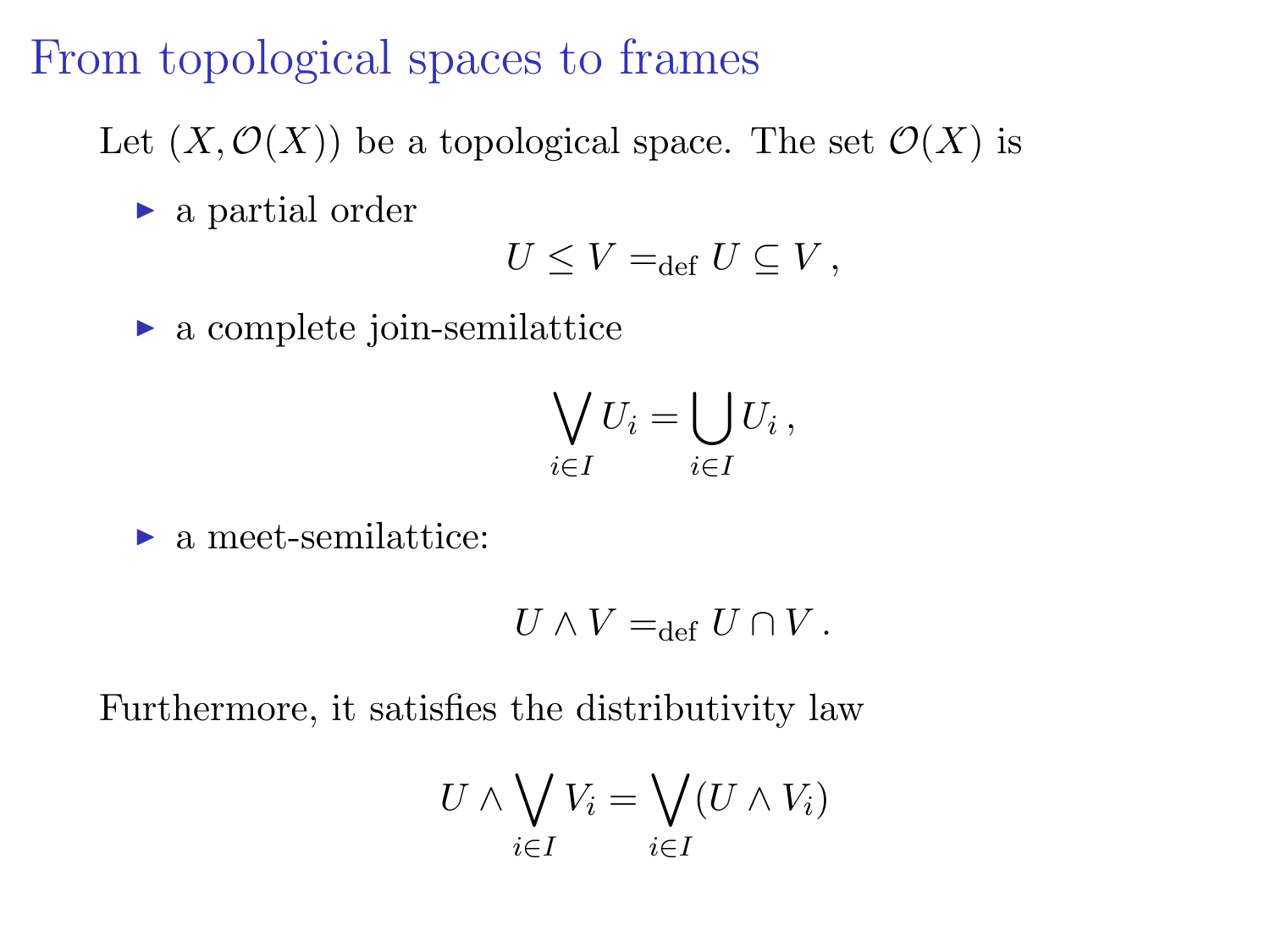### Frames

**Definition.** A frame is a partially ordered set  $(A, \leq)$  having arbitrary joins and binary meets which satisfy the distributive law

$$
a \wedge \bigvee S = \bigvee \{a \wedge x \mid x \in S\}
$$

for every  $a \in A$  and  $S \subseteq A$ .

Note. Every frame is a complete lattice, since

$$
\bigwedge S =_{\text{def}} \bigvee \{a \in A \mid (\forall x \in S) a \leq x\}.
$$

**Examples.**  $\mathcal{P}(X)$  is a frame.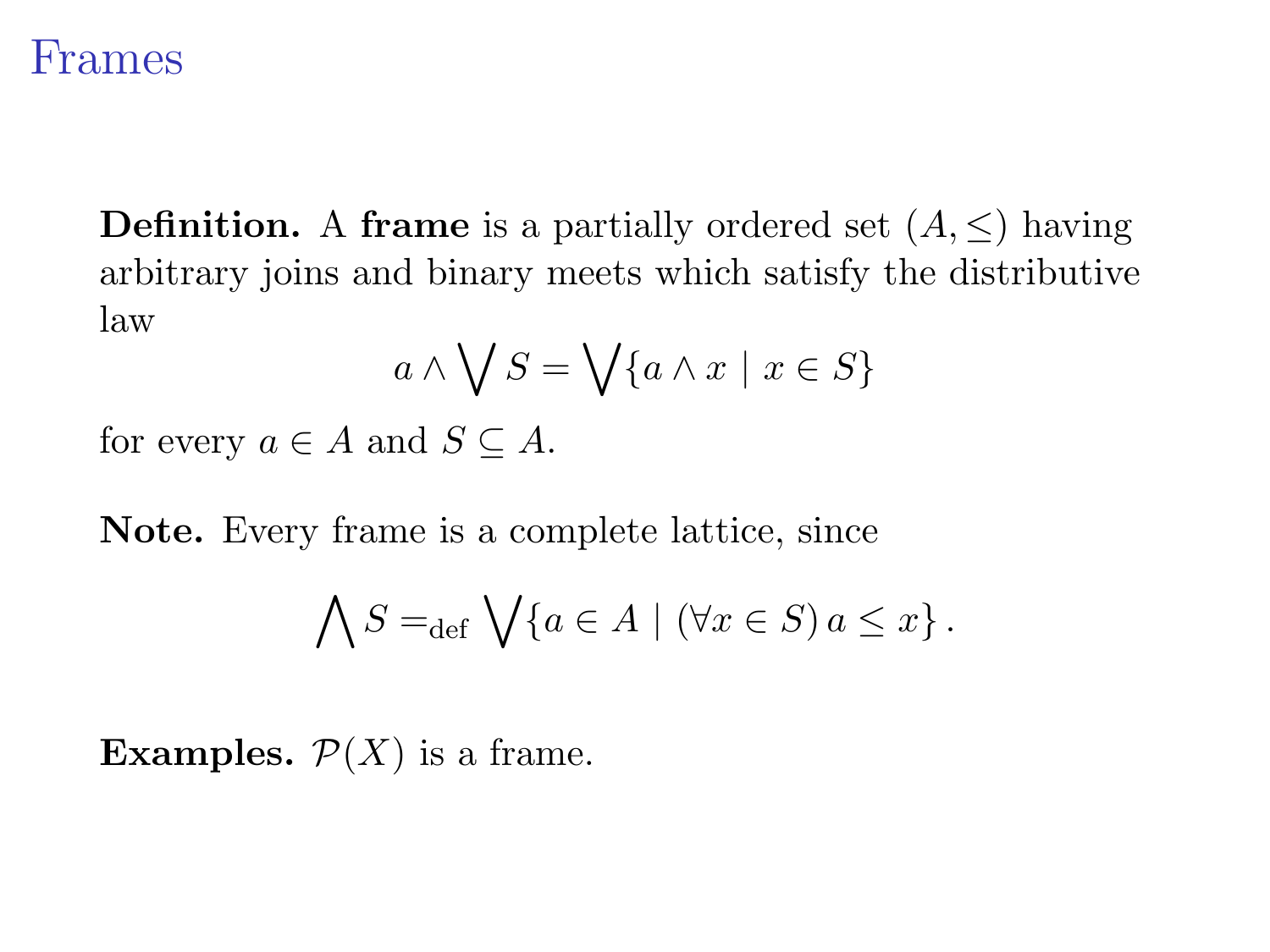# Pointfree topology

### Key idea

- $\triangleright$  Replace topological spaces by frames
- ► Work with frames as 'generalized spaces'.

### Fundamental adjunction

$$
\mathcal{O}\colon\mathbf{Top}\longleftrightarrow\mathbf{Frm}^{\mathrm{op}}\colon\mathrm{Pt}
$$

#### where

- $\triangleright$  Top = category of topological spaces and continuous maps,
- $\triangleright$  Frm = category of frames and frame homomorphisms.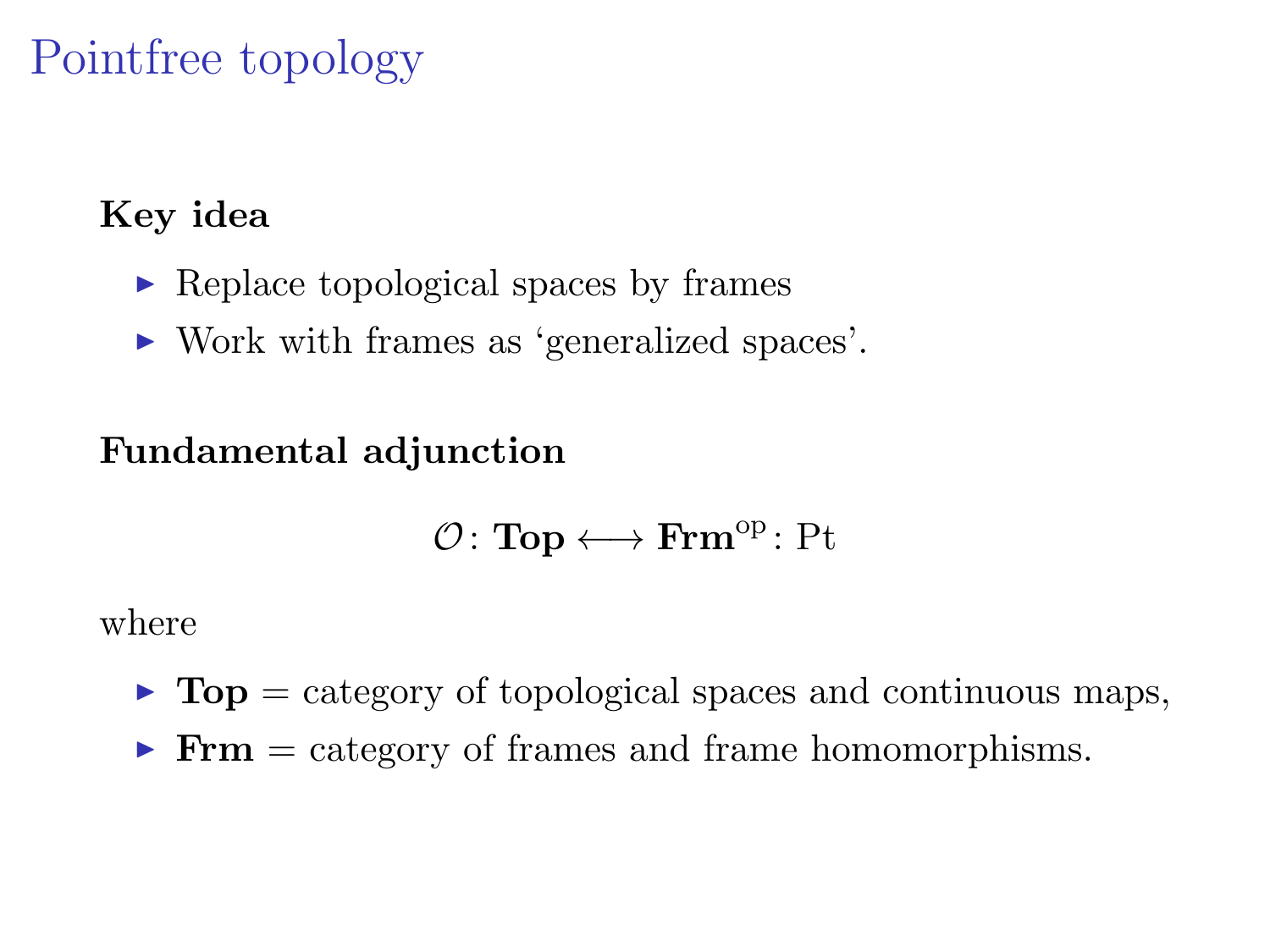# Problems for Constructive Set Theory

If we try to represent this in CZF we run into problems, e.g.

- $\triangleright \mathcal{O}(X)$  is not a frame in CZF, since in general it is not a set.
- $\blacktriangleright$   $\mathcal{P}(X)$  is not ...

#### Idea

- $\triangleright$  We allow frames to be classes.
- $\triangleright$  We add data to have arbitrary meets and top element.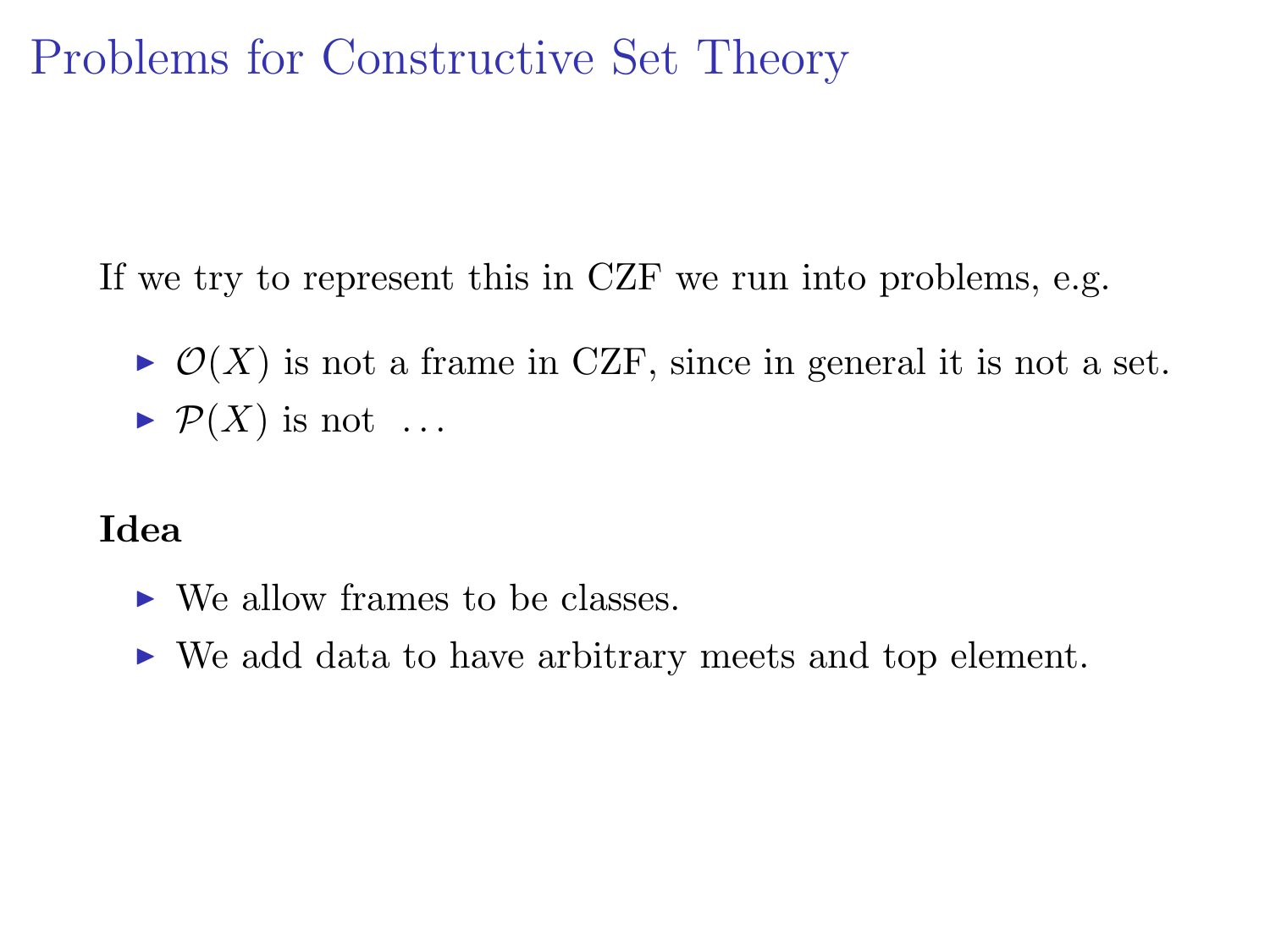### Set-generated frames

New Definition. A frame is a partially ordered class  $(A, \leq)$ with joins for all  $S \in \mathcal{P}(A)$ , a top element and binary meets satisfying the distributivity law.

Definition. A set-generated frame is a frame equipped with a **generating set**, i.e. a set  $G$  such that

For all  $a \in A$ , the class  $G_a =_{def} \{x \in G \mid x \leq a\}$  is a set.

For all  $a \in A$ , we have  $a = \bigvee G_a$ .

Observation. In a set-generated frame, we can define the meet of  $S \in \mathcal{P}(A)$  by

$$
\bigwedge S =_{\text{def}} \bigvee \{a \in G \mid (\forall x \in S) x \le a\}
$$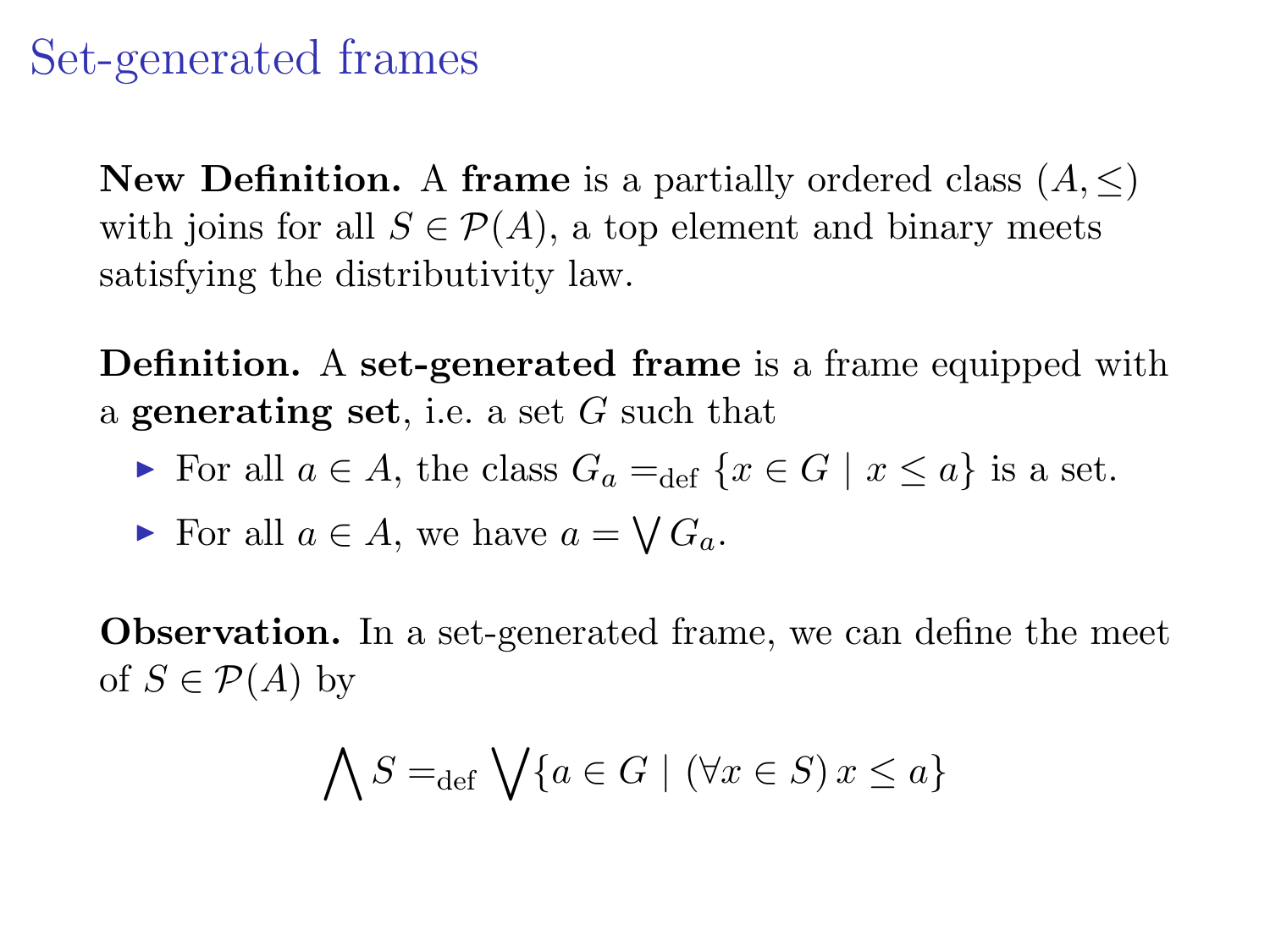## Examples

- In Let X be a set. The class  $\mathcal{P}(X)$  is a set-generated frame. A generating set is  $\{x\}$  |  $x \in X$  }.
- In Let  $(X, \leq)$  be a poset. A **lower subset** of X is a subset  $U \subset X$  such that

$$
U=\downarrow U
$$

where

$$
\downarrow U =_{\text{def}} \{ x \in X \mid (\exists u \in U) x \le u \}
$$

The class  $\mathcal{L}(X)$  of lower subsets is a set-generated frame. The generating set is  $\{\downarrow \{x\} \mid x \in X\}.$ 

It is convenient to have an alternative way of working with set-generated frames.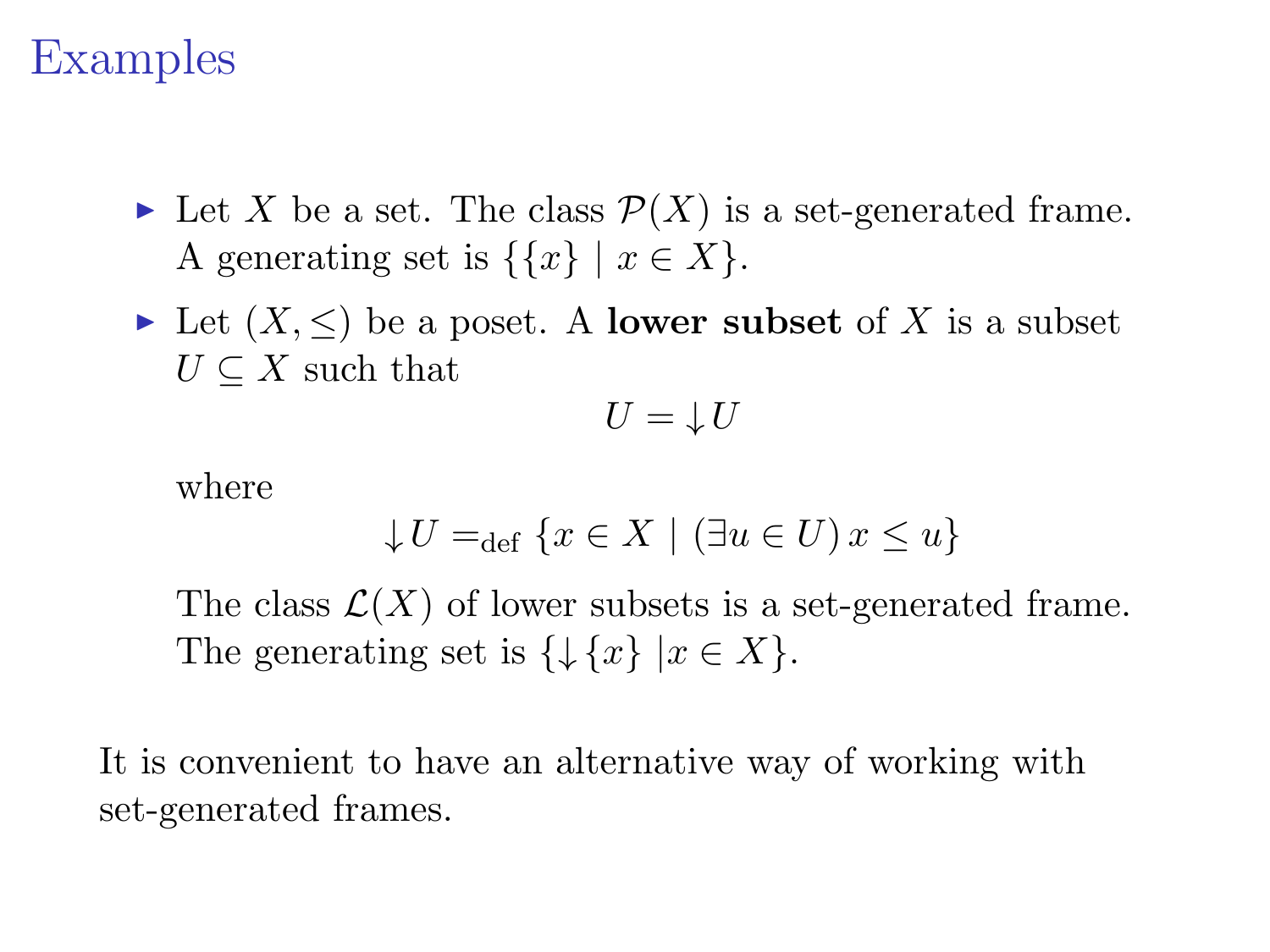## Formal topologies

**Definition.** A formal topology consists of a poset  $(S, \leq)$ equipped with a cover relation, i.e. a relation

$$
a \lhd U \qquad \text{(for } a \in S \,,\ U \in \mathcal{P}(S) \text{)}
$$

such that

(1) if  $a \in U$  then  $a \triangleleft U$ ,

(2) if  $a \leq b$  and  $b \lhd U$  then  $a \lhd U$ ,

(3) if  $a \triangleleft U$  and  $U \triangleleft V$  then  $a \triangleleft V$ .

(4) if  $a \triangleleft U$  and  $a \triangleleft V$  then  $a \triangleleft U \downarrow V$ ,

(5) for every  $U \in \mathcal{P}(S)$ , the class  $\{x \in S \mid x \triangleleft U\}$  is a set,

where

$$
U \lhd V =_{\text{def}} (\forall x \in U) x \lhd V,
$$
  

$$
U \downarrow V =_{\text{def}} \downarrow U \cap \downarrow V.
$$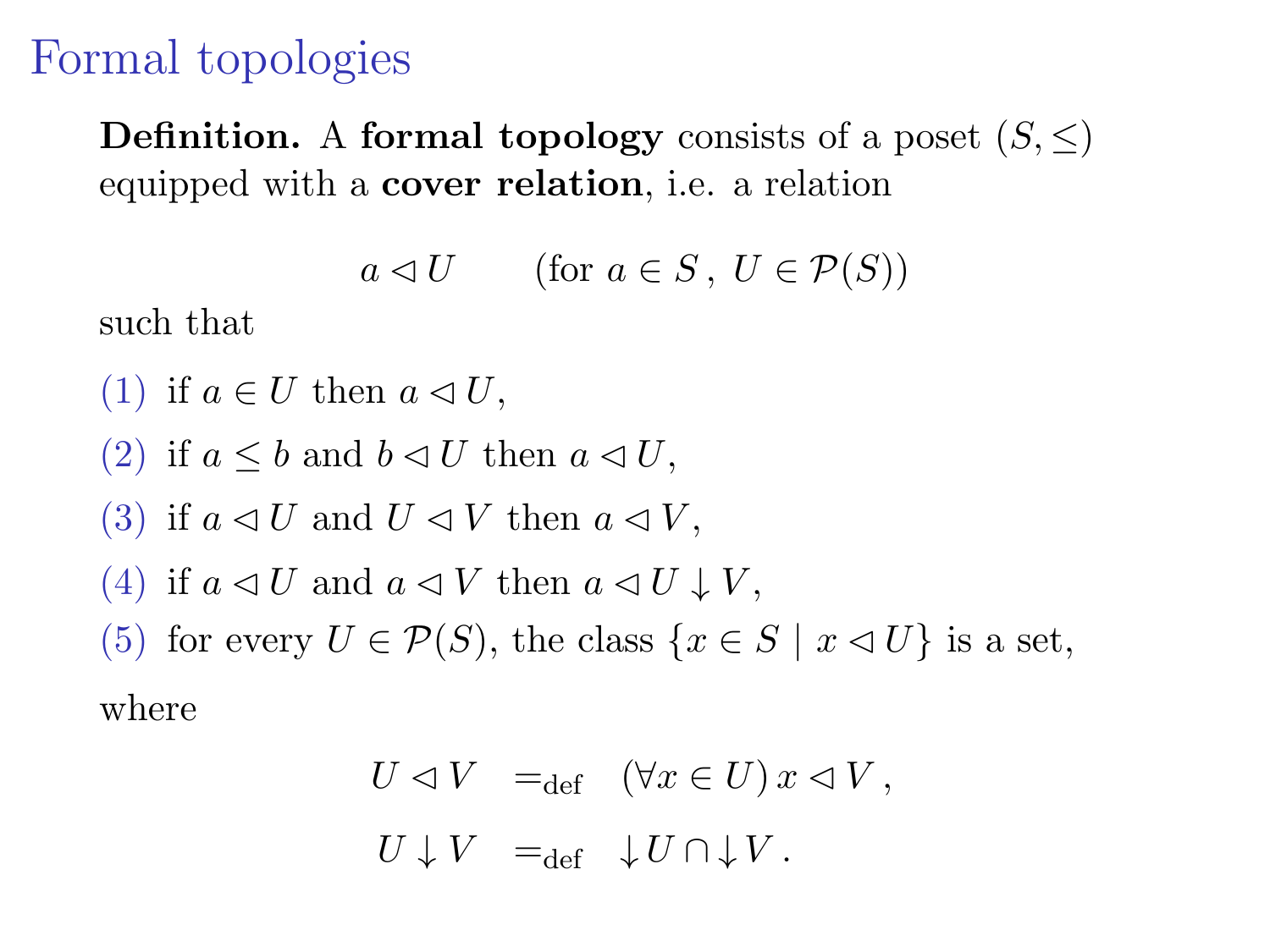Formal topologies vs set-generated frames

#### Proposition.

1. For a set-generated frame  $(A, \leq, \bigvee, \wedge, \top, G)$ , we can define a cover relation on  $(G, \leq)$  by letting

$$
a\lhd U\Longleftrightarrow a\leq\bigvee U\,.
$$

2. For a formal topology  $(S, \leq, \leq)$ , the class of the subsets  $U \subseteq S$  such that

$$
U=\{x\in S\ |\ x\lhd U\}
$$

has the structure of a set-generated frame.

Note. This result extends to an equivalence of categories.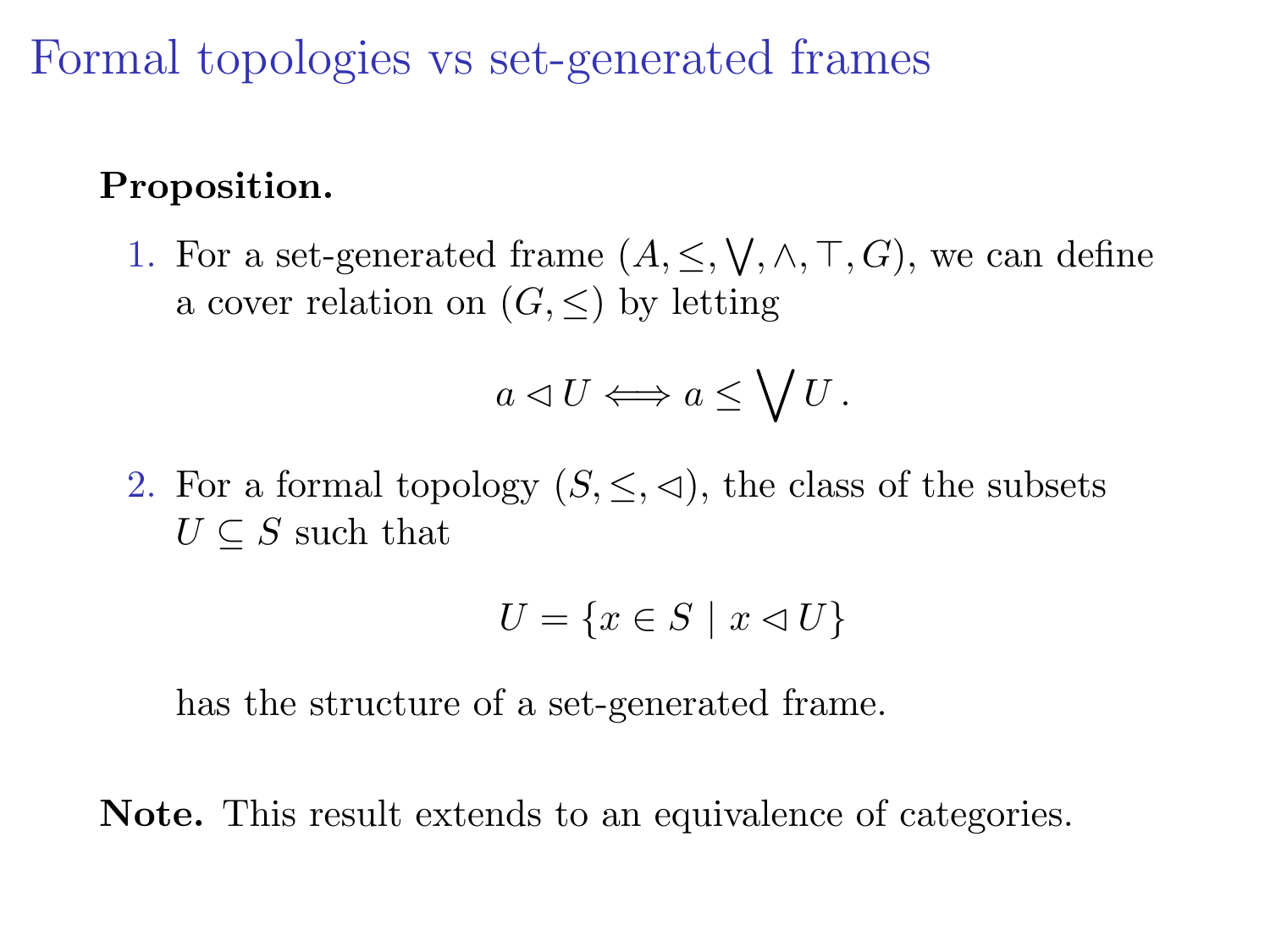### Points

Let  $(S, \leq, \leq)$  be a formal topology.

**Definition.** A point of S is a subset  $\alpha \subseteq S$  such that, letting

$$
\alpha \Vdash a =_{\text{def}} a \in \alpha ,
$$

we have that

- 1.  $\alpha$  is inhabited
- 2. If  $\alpha \Vdash a$  and  $a \leq b$  then  $\alpha \Vdash b$
- 3. If  $\alpha \Vdash a_1$ ,  $\alpha \Vdash a_2$  then there is  $a \leq a_1, a_2$  such that  $\alpha \Vdash a$
- 4. If  $\alpha \Vdash a$  and  $a \lhd U$  then there is  $x \in U$  such that  $\alpha \Vdash x$ .

**Note.** The points of S form a (large) topological space,  $Pt(S)$ .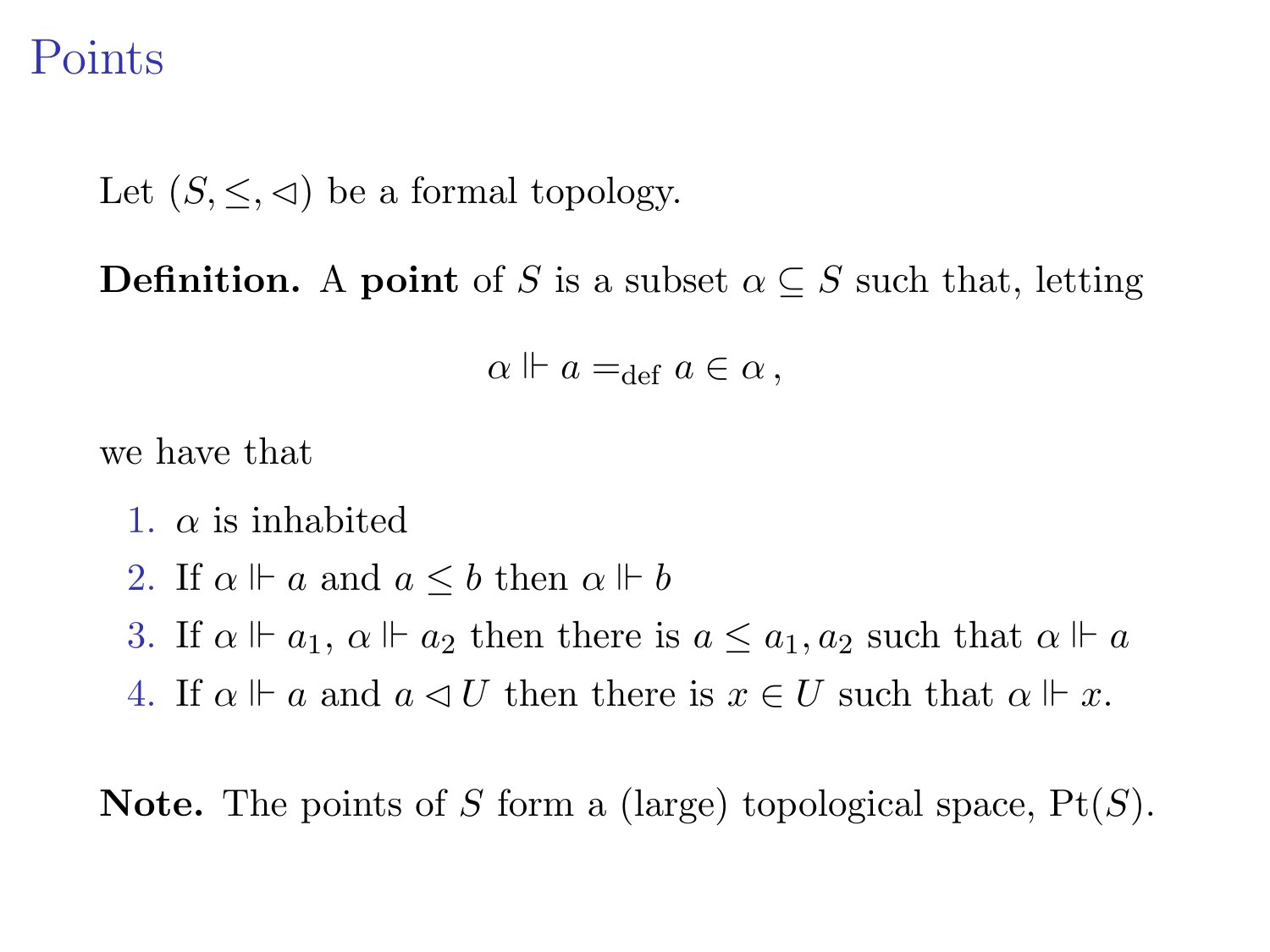## Example: the formal Dedekind reals

Define a formal topology  $(\mathcal{R}, \leq, \leq)$  as follows:

$$
\quad \blacktriangleright \; \mathcal{R} =_{\mathrm{def}} \{ (p,q) \mid p \in \mathbb{Q} \cup \{-\infty\}, q \in \mathbb{Q} \cup \{+\infty\} \,, p < q \}
$$

$$
\blacktriangleright (p,q) \le (p',q') \text{ iff } p' \le p \text{ and } q \le q'.
$$

 $\triangleright$  The cover relation is defined inductively by the rules

$$
(p,q) \in U \qquad (p,q) \leq (r,s) \quad (r,s) \leq U
$$
  

$$
(p,q') \leq U \qquad (p',q) \leq U
$$
  

$$
(p,q') \leq U \qquad (p',q) \leq U
$$
  

$$
(p,q) \leq U \qquad \text{for } p \leq p' \leq q' \leq q
$$
  

$$
(\forall (p',q') < (p,q)) \ (p',q') \leq U
$$
  

$$
(p,q) \leq U
$$

**Proposition.** The space  $Pt(R)$  is homeomorphic to R.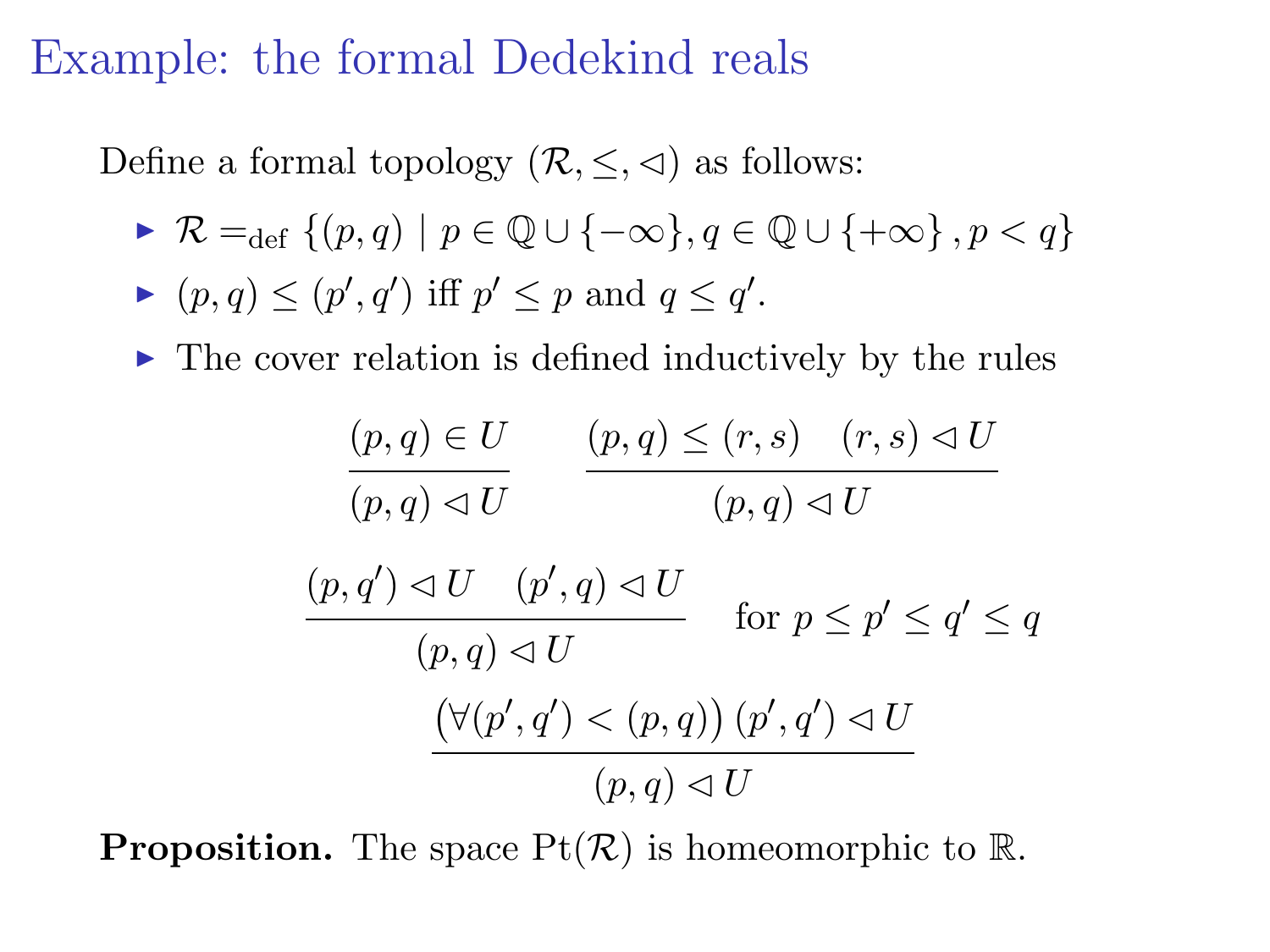Example: the formal Cantor space

Define a formal topology  $(C, \leq, \leq)$  as follows:

 $\triangleright$   $\mathcal{C} =_{def}$  set of finite sequences of 0's and 1's.

• For 
$$
p, q \in \mathcal{C}
$$
, let

 $p \leq q$  iff q is an initial segment of p

 $\triangleright$  The cover relation is defined inductively by the rules

 $p \in U$  $p \lhd U$  $p \leq q \qquad q \lhd U$  $p \lhd U$  $p \cdot 0 \lhd U$   $p \cdot 1 \lhd U$  $p \lhd U$ 

**Proposition.** The space  $Pt(\mathcal{C})$  is homeomorphic to  $2^{\mathbb{N}}$ .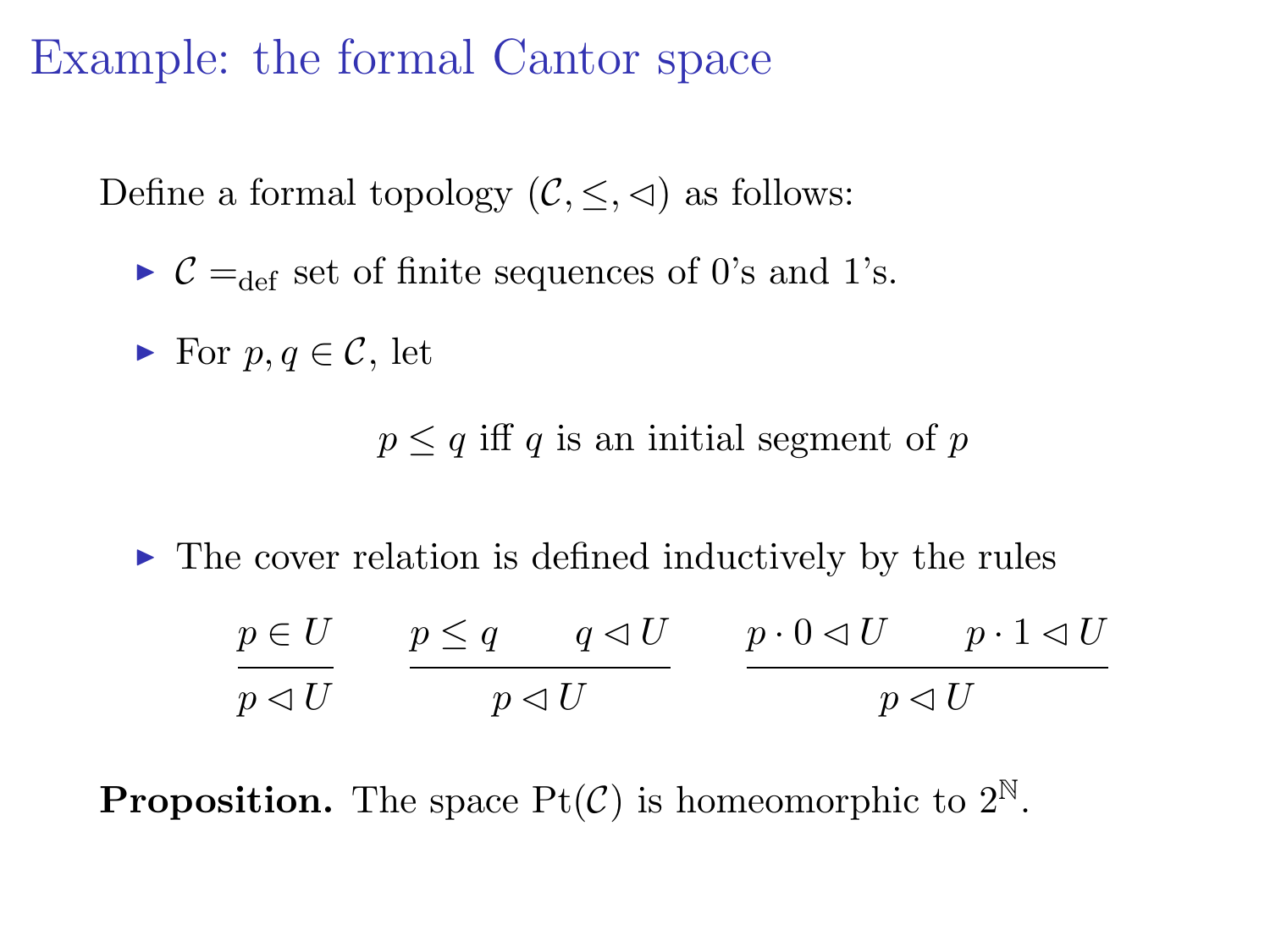Example: the double negation formal topology

Consider  $1 =_{def} \{0\}$  as a discrete poset and let  $\Omega =_{def} \mathcal{P}(1)$ 

For  $a \in 1$  and  $U \in \Omega$  define

$$
a \lhd U =_{\text{def}} \neg \neg a \in U.
$$

To check:

- 1. If  $a \in U$  then  $\neg \neg a \in U$
- 2. If  $a = b$  and  $\neg\neg b \in U$  then  $\neg\neg a \in U$
- 3. If  $\neg\neg a \in U$  and  $(\forall x \in U) \neg\neg x \in V$  then  $\neg\neg a \in V$
- 4. If  $\neg\neg a \in U$  and  $\neg\neg a \in V$  then  $\neg\neg a \in U \cap V$
- 5. For every  $U \in \Omega$ , the class  $\{x \in \Omega \mid \neg \neg x \in U\}$  is a set.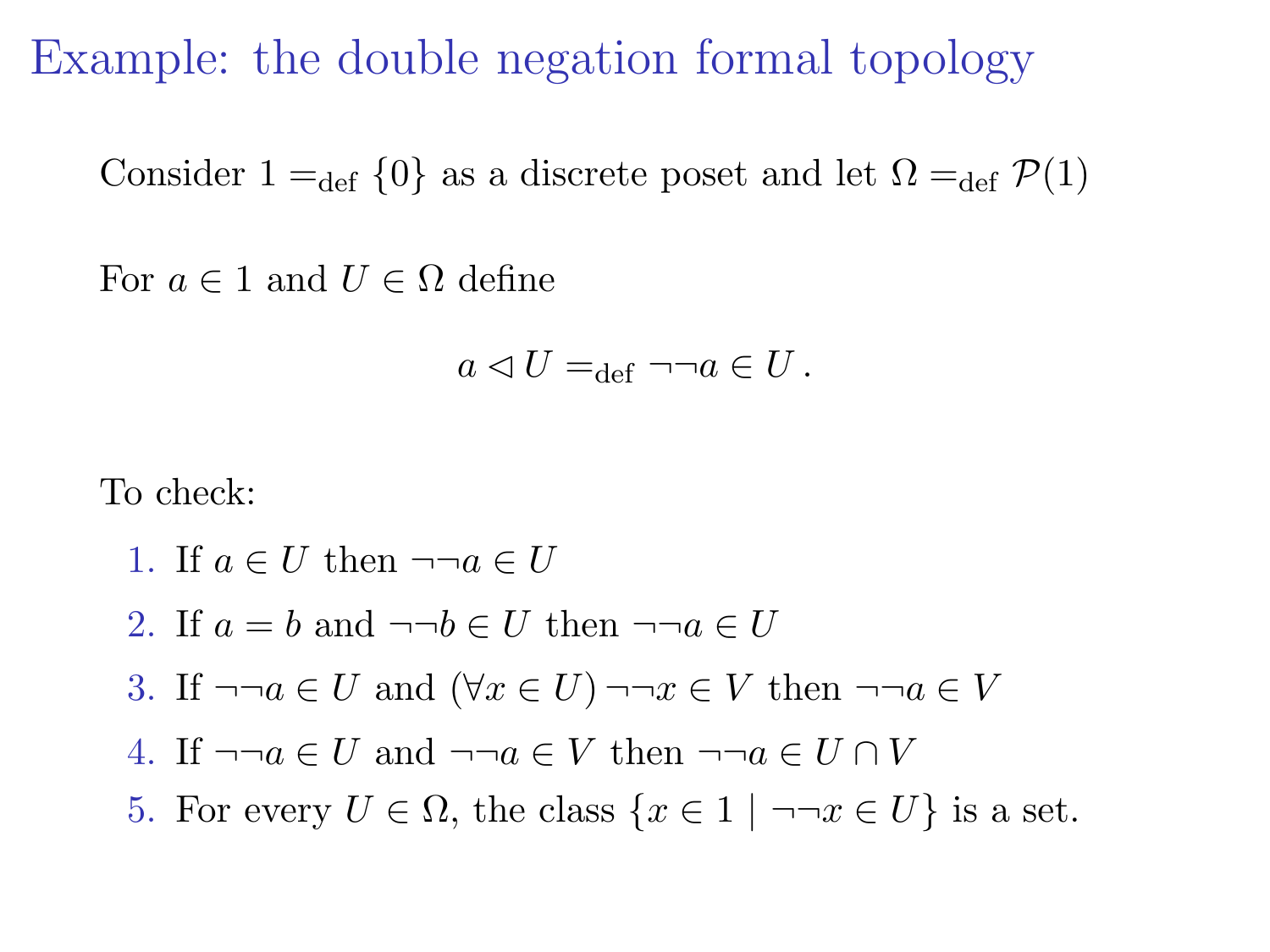# Part II Further topics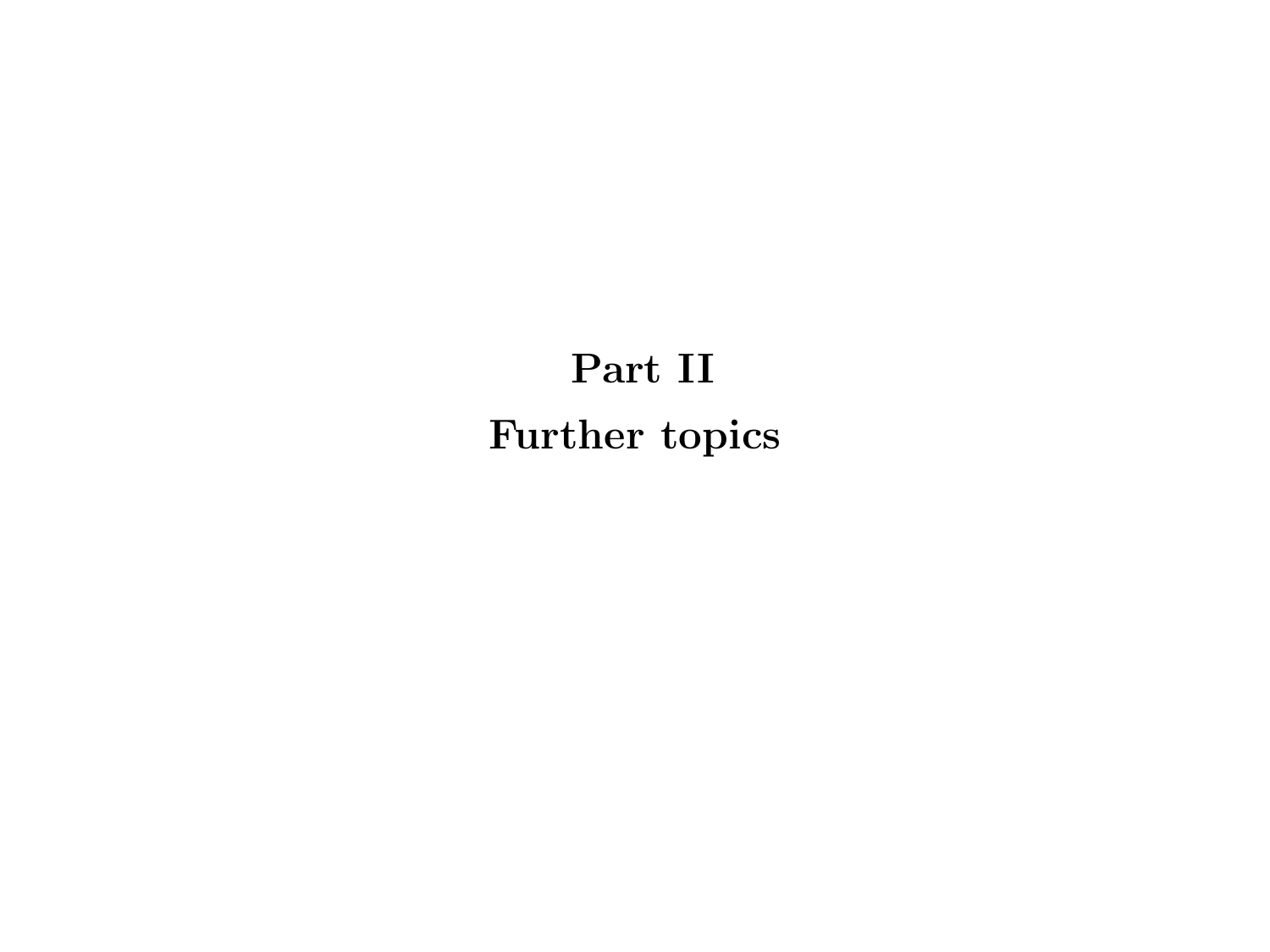Covering systems

Let  $(S, \leq)$  be a poset.

**Definition.** A covering system on  $(S, \leq)$  is a family of sets

$$
(\operatorname{Cov}(a) \mid a \in S)
$$

such that

1. if  $P \in Cov(a)$  then  $P \subseteq \downarrow a$ , 2. if  $P \in \text{Cov}(a)$  and  $b \le a$ , then there is  $Q \in \text{Cov}(b)$  such that  $(\forall y \in Q)(\exists x \in P) y \leq x$ .

Note. Compare with the notion of a Grothendieck coverage.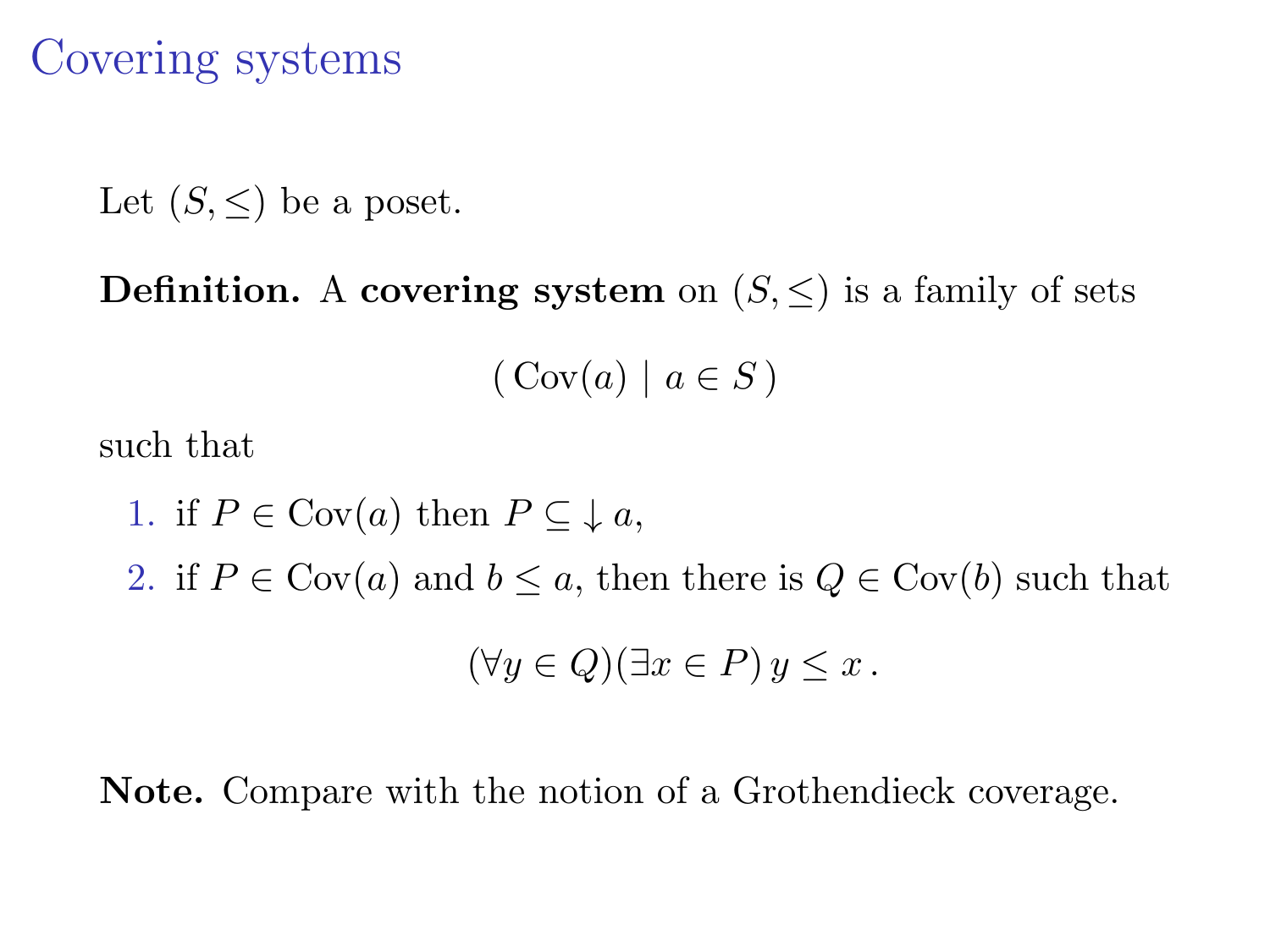# Inductively defined formal topologies

Let  $(Cov(a) | a \in S)$  be a covering system on  $(S, \leq)$ .

We define inductively a cover relation on  $(S, \leq)$  by the rules

$$
\frac{a \in U}{a \triangleleft U} \qquad \frac{a \le b \quad b \triangleleft U}{a \triangleleft U} \qquad \frac{P \triangleleft U}{a \triangleleft U} \quad \text{for } P \in \text{Cov}(a)
$$

**Proposition.**  $(S, \leq, \leq)$  is a formal topology.

Examples.

- $\blacktriangleright$  The formal Dedekind reals
- The formal Cantor space

$$
U \in \text{Cov}(p) \Longleftrightarrow U = \{p \cdot 0 \cdot p \cdot 1\}
$$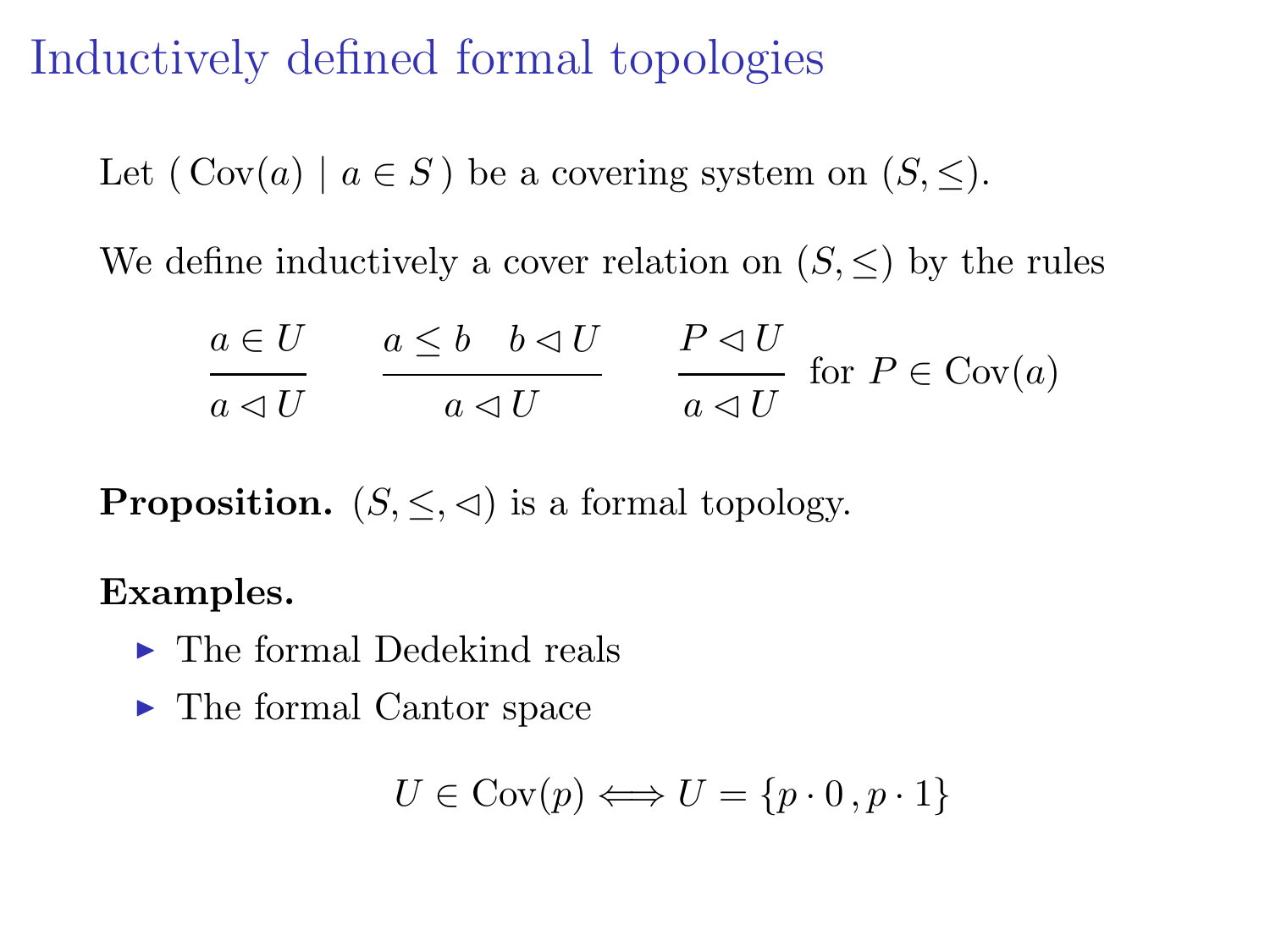## A characterization

**Theorem** (Aczel). A formal topology  $(S, \leq, \leq)$  is inductively defined if and only if it is set-presented, i.e. there exists

$$
R \colon S \to \mathcal{P}(S)
$$

such that

$$
a \lhd U \Leftrightarrow (\exists V \in R(a))V \subseteq U
$$

Proof. Application of the Set Compactness Theorem.

Theorem. The double-negation formal topology is not set-presented.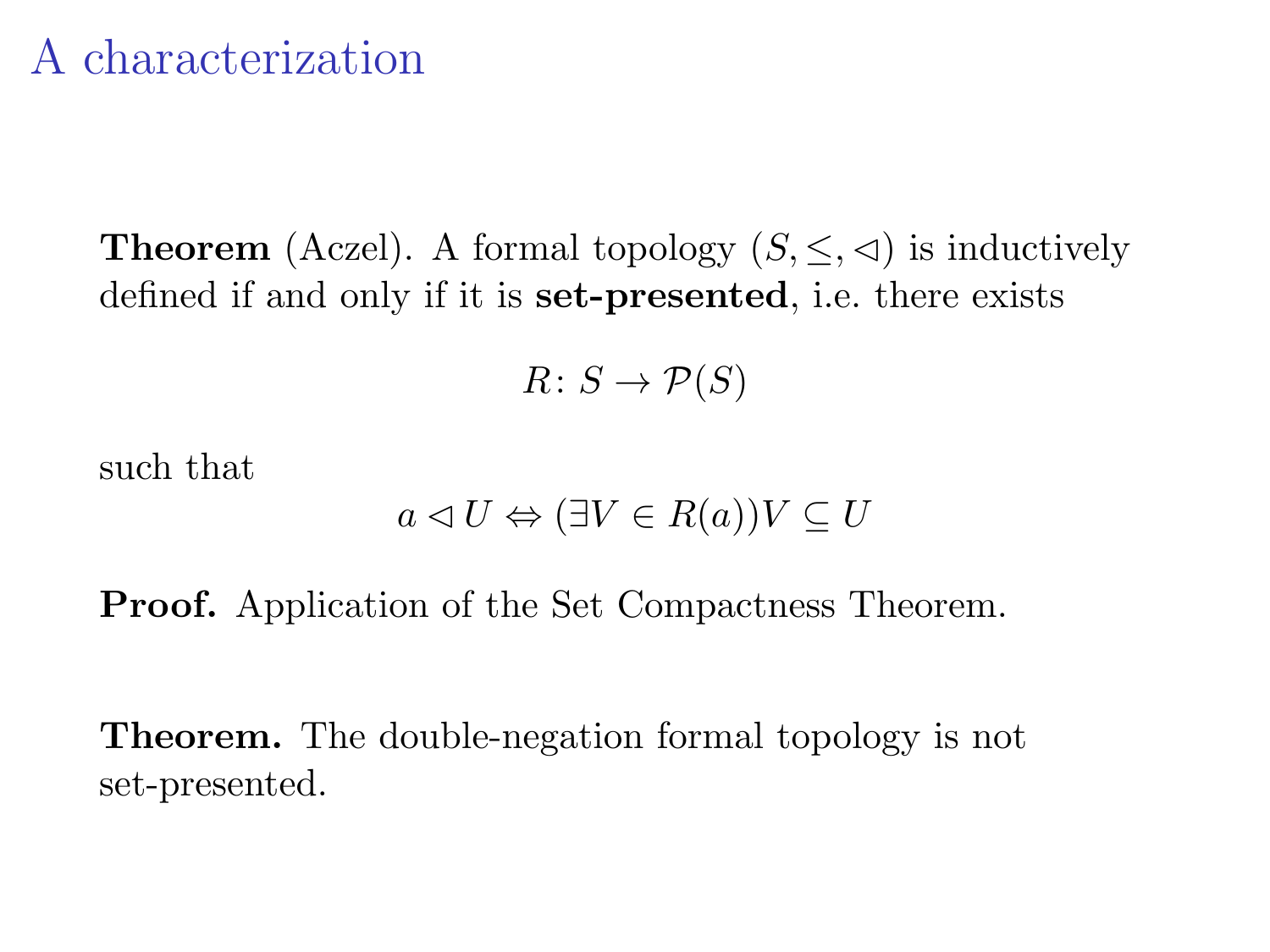# The fundamental adjunction

Classically, there is an adjunction

```
\mathcal{O} \colon \mathbf{Top} \longleftrightarrow \mathbf{Frm}^{\mathrm{op}} \colon \mathrm{Pt}
```
Peter Aczel has obtained a version of this adjunction in CZF

$$
\mathcal{O}\colon\mathbf{Top}_1\longleftrightarrow\mathbf{Frm}_1^{\mathrm{op}}\colon\mathrm{Pt}
$$

where

- $\blacktriangleright$  Top<sub>1</sub> is equivalent to Top in IZF
- Frm<sub>1</sub> is equivalent to Frm in IZF

The proof of this result involves subtle size conditions.